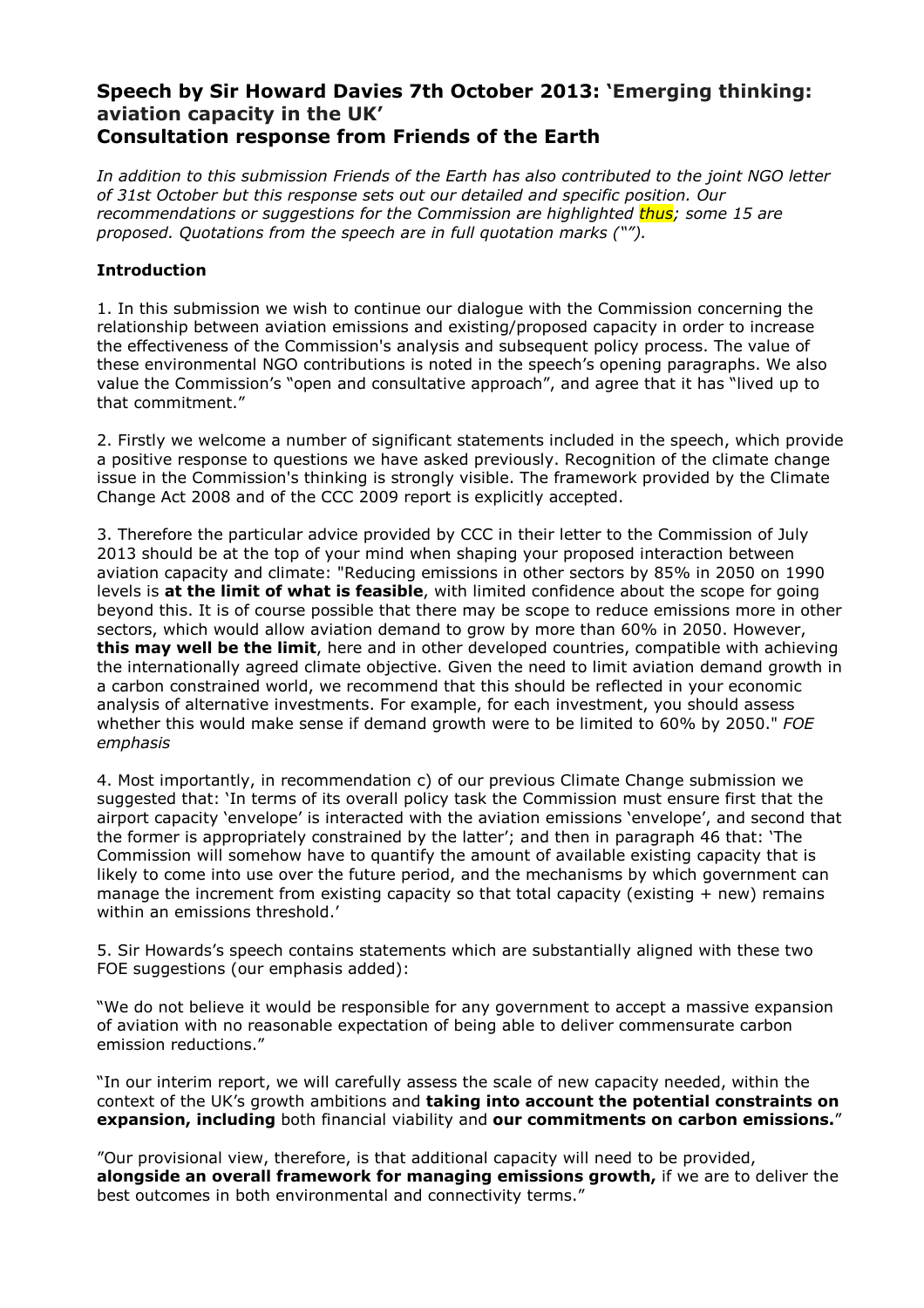"**A mechanism for managing the carbon impacts of aviation will be needed if the UK is to achieve its statutory carbon targets** – just as it will in other countries. But this is the case whether new runway capacity is provided in the south east or not."

6. The Commission will be aware that at the moment no such 'overall framework for managing emissions growth' or 'a mechanism for managing the carbon impacts of aviation' is at present established in government policy (including in the DfT *Aviation Policy Framework*), and aware also that this mechanism will have to apply to both existing and new capacity; yet both are essential prerequisites for a long-lasting aviation policy framework worthy of that name. It is for these reasons that Friends of the Earth regards a commitment to include these as cornerstones of the Commission's proposed approach as highly significant developments.

7. Of course the second statement quoted also includes the Commission's initial judgment that 'additional capacity will need to be provided' - and we will provide some comments on this conclusion later – but to be clear about the Friends of the Earth starting point, it is not that the Commission axiomatically "should rule out any expansion of capacity for the foreseeable future" but rather that aviation emissions had to be constrained within an acceptable UK carbon budget (UKCB) all the way to 2050 – 'acceptable' that is in terms both of its size, allocation to other sectors, and management of future delivery risk. And in paragraphs 17-19 of our consultation response we noted our one disagreement with CCC 2009: that for its own good reasons it had constructed its analysis on the basis of the previous government's 2005- 50 'target' which accorded aviation a hugely privileging 2005 baseline of Kyoto +122% and an eventual UKCB 2050 share (with shipping) of 25% - at the expense of all other UK economic and social sectors.

8. The speech states that: "We are in the process of updating the Committee on Climate Change's analysis and will present our findings in our Interim Report." Can we now **suggest**  that you should seek and publish their view - that is to say, their advice independently and directly to the Commission - as to the continuing validity in 2013 of the 2005-50 aviation emissions envelope which they were asked to use in their 2009 assessment in the light of the recent concerns clearly expressed in the 5th Progress Report about the increased risk of not meeting future reduction targets<sup>1</sup>, and the quantified scale of any capacity increases up to a 2030 date which the Commission could *prudently* recommend.**<sup>2</sup>** If the Commission did not seek the CCC's advice on these critical questions then there is a danger that a tension, or even a gulf, could open up between the Commission's one-off recommendations in 2015 and the CCC's enduring responsibilities beyond this date. We would hope that the Commission would see the value to the credibility of its eventual decisions of marching in lockstep with CCC in this way.

9. Since CCC 2009/2012 is now an accepted common starting point we can note where they left off in relation both to specific airport capacity proposals - not in their remit - and possible constraint approaches: 'The key implication from our analysis is that future airport policy should be designed to be in line with the assumption that total ATMs should not increase by more than about 55% between 2005 and 2050, i.e. from today's level of 2.2 million to no more than around 3.4 million in 2050. This constraint could be consistent with a range of policies as regards capacity expansion at specific airports.' *CCC 2009 p.151pdf* 

and: 'This restriction could be achieved through a range of different policies relating to taxes, capacity expansion or slot allocation at specific airports. Optimal decisions on specific airport capacity do not therefore mechanically follow from national aggregate demand, but need to

 $1$  "The UK has met the first carbon budget and our assessment is that we are likely to meet the second carbon budget. However, we are not currently on track to meet the third and fourth carbon budgets. Without a significant increase in the pace of emissions reduction, starting very soon, the costs and risks of moving to a lowcarbon economy in the 2020s and beyond will be increased. To meet its statutory commitments, it will be necessary for the Government to develop and implement further policy measures over the next two years." *CCC June 2013 p.10pdf* These 'further policy measures over the next two years' must include aviation capacity issues. 2

The Commission has already started to think in this direction; see for example "And in some sectors, additional emissions reductions over and above what is already proposed may prove technically infeasible."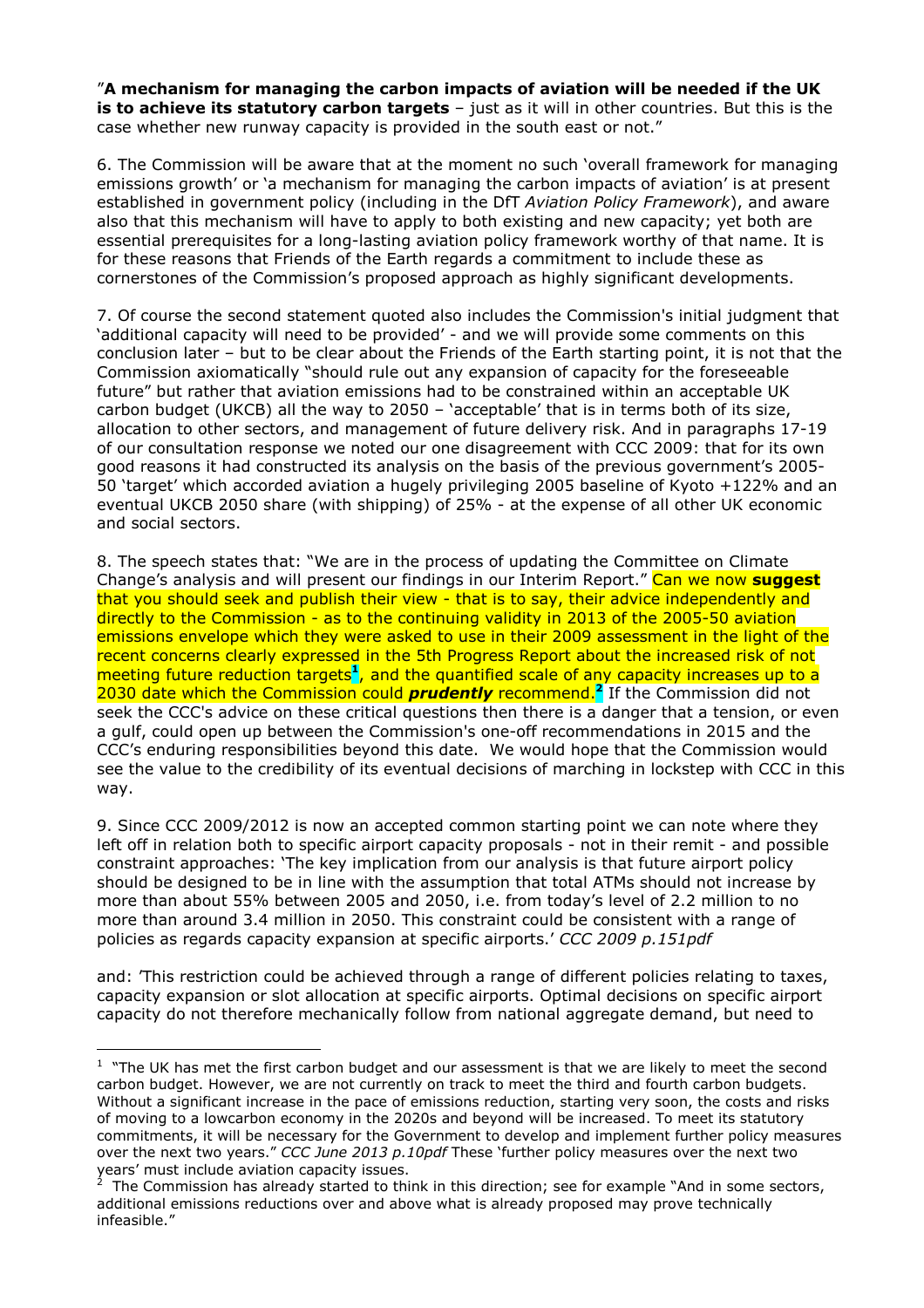reflect a wide range of other factors such as customer preference, alternatives to air travel, local environmental impact, competition between UK airports and continental hubs, and economic impacts both local and national. It is not the Committee's role to assess these factors. The Committee's clear conclusion is, however, that the combination of future aviation policies (combining tax, capacity expansion and slot allocation decisions) should be designed to be compatible with a maximum increase in ATMs of about 55% between now and 2050, and that this should continue to be the policy approach until and unless technological developments suggest that any higher figure would be compatible with the emission target.' *CCC 2009 p.152pdf*

10. We will reference just one finding from CCC 2012: that - and irrespective of the actual level in tonnes CO2E - the planning assumption for aviation emissions should be flatlined at their existing level up to 2030 and by implication beyond *Table 1 p.11pdf* **<sup>3</sup>** In other words that they should not continue to rise over future decades before (apparently) returning to the 2005 level in 2050. This is a significantly different constraint assumption from those displayed in the Commission's consultation document in figures 4.2 (the DfT CO2 forecasts) and 5.2 described as the Commission's own analysis. Both of these have aviation emissions approaching 50 MtCO2 per year in 2050, which is therefore hugely in excess of the CTC planning assumption of 31 MtCO2e per year. We **suggest** that in your discussions with CCC you clarify and then publish what is the Commission's determined 'planning assumption' for aviation emissions per year through to 2050, whether nett or gross. You will almost certainly need to set this assumption for the purposes of then devising the framework or mechanism for managing emissions that you are proposing.

11. The Commission now picks up the baton from CCC (see para.9 above) in attempting to complete the last stage of the sequence of fitting capacity within prescribed ATM and emissions limits . In terms of the overarching question that the Commission is posing, this – "we need to ask whether growth in aviation is consistent with other obligations, for example to play our part in tackling climate change, and – if so – whether any significant expansion in airport or runway capacity is needed to accommodate future demand" - is an interesting formulation. We **suggest** it would have been better expressed as '... and – if so – whether any significant expansion in airport or runway capacity **can be** accommodated **within those obligations**'. Whether expansion is needed to cater for demand is a separate question, to which we will return in paragraph 13.

12. In accepting the CCA 2008 and CCC 2009 frameworks the Commission has also correctly identified, as has Friends of the Earth, the major negative risk, and also the economically distorting impact, of higher abatement costs to the rest of the UK of treating aviation emissions preferentially<sup>4</sup>. It will be essential - since the proponents of aviation expansion have so far been able to focus the argument on claimed trade connectivity benefits - we **suggest**, that the Commission should seek to quantify which of these two – 'benefit' from connectivity, 'disbenefit' from future cost risk - is more significant particularly in the period approaching 2050 in order to allow both proponents of expansion and all other economic sectors to

<sup>&</sup>lt;sup>3</sup> We suggest that there is an important technical clarification that the Commission needs to provide: what is the difference/relationship between the CCC 2009 threshold of 37.5MtCO2 and the CCC 2012 threshold of 31MtCO2**e**, so as to be precise about the quantified upper emissions threshold within which aviation has to live; the problem being that the lower 31MtCO2e figure is a nett figure and assumes that all aviation growth above this level can be offset under the EU ETS. So for planning purposes it doesn't limit aviation emissions with certainty and indeed gives the industry an incentive to attempt unsustainable growth. Please note in paragraph 43(i) of our Climate Change response the CCC advice that '"over-reliance on credits should be avoided in the long term, as these are likely only to be available at very high cost.'

<sup>4</sup> "Growth beyond that, unless current assumptions about fuel efficiency and the use of alternative fuels prove to have been overly pessimistic, would put great pressure on the rest of the economy to achieve further carbon reductions, which could be very costly." And "If we allowed unlimited growth in air traffic, that would impose high costs on the rest of the economy if the overall target is to be met, for example, pushing up domestic heating bills as the energy sector has to decarbonise more quickly. And in some sectors, additional emissions reductions over and above what is already proposed may prove technically infeasible."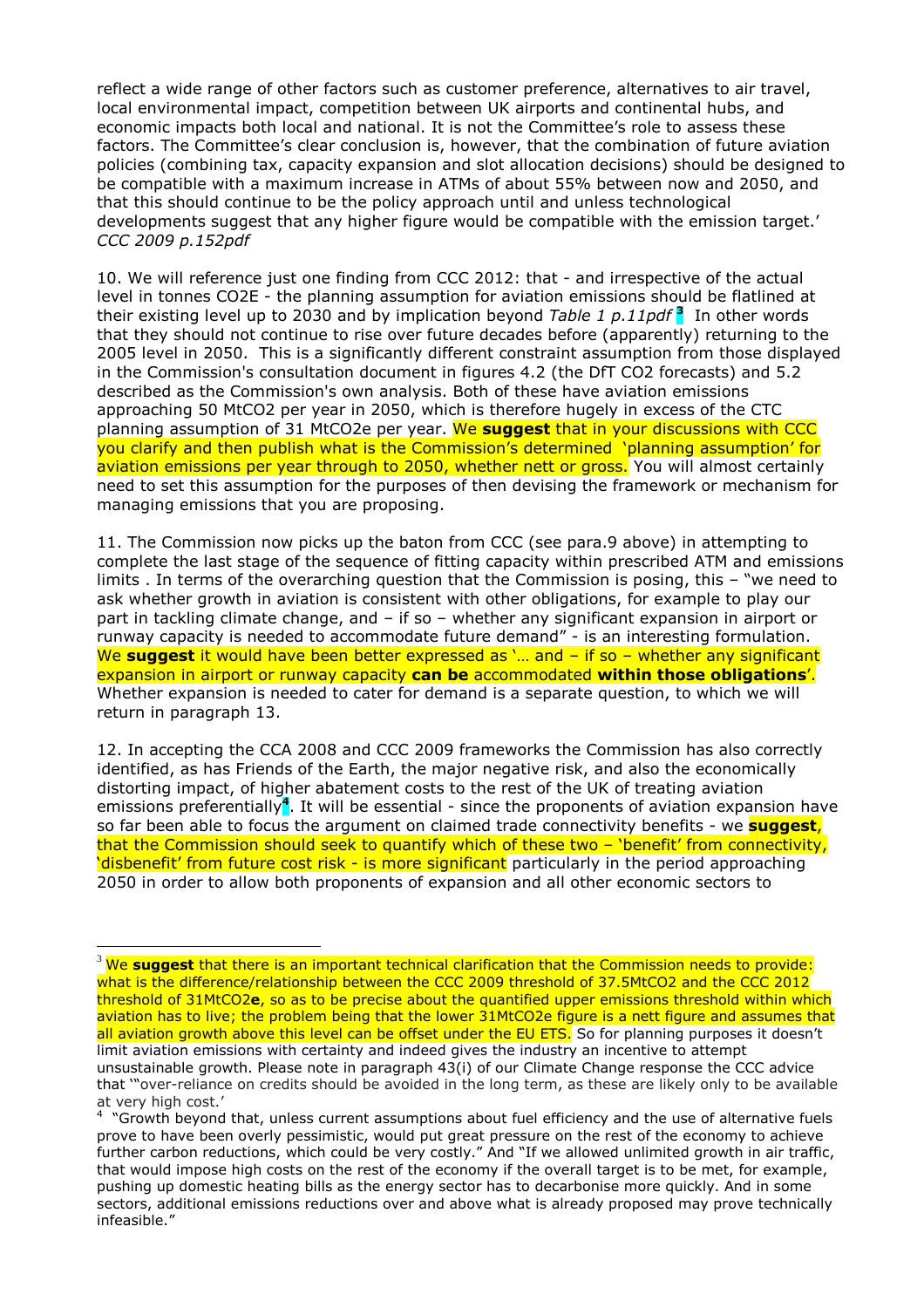understand the long-term and wider context which should determine infrastructure provision.**<sup>5</sup>** The CCC framework also provides the Commission with a complete technical analysis process which it can now apply.

13. But it's at this point that the clarity of the Commission's thinking becomes challengeable, and the root of this lies in its analysis and response to future demand. The middle part of the speech contains a quite conventional but also contradictory treatment of forecast demand (and whether that will be realised or not). At the end of it the conclusion is reached - allowing for "what our future aviation needs are likely to be and where passengers are going to want to fly to and from over the coming decades, in order to identify what configuration of airport capacity is most likely to facilitate those journeys" – that "… doing nothing to address the capacity constraints in our current airport system would not be the right approach."

14. But our reading of the speech is that this conclusion is almost an assertion, disconnected from supporting evidence, and the remainder of this submission identifies a series of challenges.

Firstly, in a situation where:

 $\overline{a}$ 

- the Commission knows that unconstrained aviation demand promoted by the low-cost business model is extraordinarily high (see CCC 2009 figure 7.1 for the emissions consequences; and figure 7.4 for the situation with new runways at Heathrow, Stansted and Edinburgh), such that it has already rejected 'predict and provide'**<sup>6</sup>** …

- the existing UK high propensity to fly compared to other EU countries**<sup>7</sup>** ; the social characteristics of 'frequent fliers' **<sup>8</sup>** ; the increasing social inequality in future expressed `propensity to fly'<sup>9</sup>; and the similarly pronounced regional inequality in that propensity<sup>10</sup> are all known to be assymetrical drivers of air travel demand in the South East compared to the rest of the country …

- and in the context where a potential 'battleground over carbon' - if we can call it that - in the 2030s and 2040s can barely yet be perceived, debated or adjudicated …

the speech nonetheless seems still to be arguing that uncalculated but extremely high potential future risks for the entire UK economy should be allowed to be created in order to cater for demand being expressed in just one region of the country**<sup>11</sup>** and for reasons which the speech quite rightly describes in pointed language: "there is no doubt that people value highly

*CAA UK Airports Market - General Context Working Paper September 2011*

<sup>&</sup>lt;sup>5</sup> Here the advice of CCC is clear: "The fact that aviation emissions are in the 2050 target implies a trade off between emissions in this and other sectors of the economy: the higher the level of aviation emissions, the deeper the emissions cuts required in other sectors to meet the economy-wide target." *letter July 2013*

<sup>&</sup>lt;sup>6</sup> "The claim here is that we should not simply build airport capacity to meet whatever level of demand emerges - what has been known as the "predict and provide" model."

 $^7$  The UK has the largest single number of air passengers of all EU27 countries, and 26% of the EU total Eurostat http://bit.ly/17AWReV

<sup>&</sup>lt;sup>8</sup> "There are number of socio-economic and demographic trends affecting these drivers which may stimulate the growth of leisure travel over and above that which will come through an increase in household income alone. Among the key ones are: • Trend towards single households; • Increase in home ownership abroad; and • Composition of UK residents and its impact on VFR travel." *Recent trends*  in growth of UK air passenger demand: Civil Aviation Authority January 2008 para.4.41 And see also CCC 2009 p.55pdf for similar breakdowns

<sup>9</sup> *ibid "*The DfT survey indicates that 51% of adults had not flown in the last 12 months" *para.4.7,*  contrasted with "It can be inferred that passenger growth in recent years is coming at least as much from an increased flying frequency by those that do fly, as from a diminishing pool of non-fliers" *4.8* and "Even if future growth of UK resident leisure travel does not come from that sizeable proportion of the population that still does not fly regularly, then, since nearly half of 'regular fliers' still only take one leisure trip per 12 months (and three-quarters take one or two), it is unlikely that demand growth for trips will be constrained by availability of leisure time in the foreseeable future. *4.14* <sup>10</sup> Figure 21 GB resident international air passengers, per head of the population

<sup>&</sup>lt;sup>11</sup> "On average, a resident of Greater London takes 2.5 flights a year, compared to just over 1.5 for the country as a whole. This will always make it an attractive market for airlines"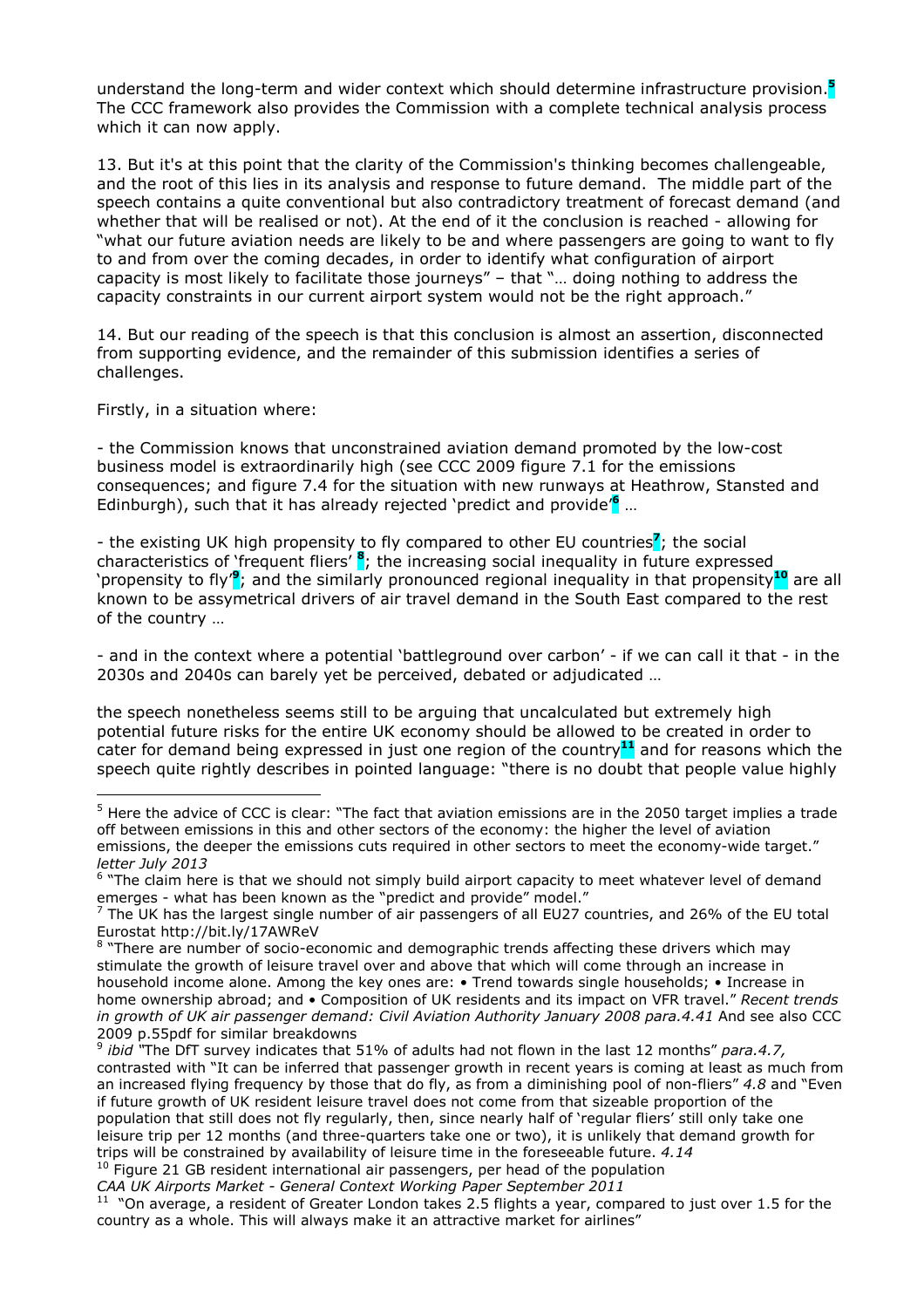the ability to travel abroad for leisure – whether to expand their horizons or simply to work on their tan."

15. But this conclusion depends on having a credible analysis of the extent to which demand *should* be met, and why, and if so by how much. Friends of the Earth believes that it would be a contentious and divisive position for the Commission to advance as a fundamental underpinning of its argument for capacity provision that future shares of carbon should be disproportionately and prematurely allocated to a privileged minority segment of the UK population so that they can "work on their tan", at the expense of a majority (depending on how you calculate it) who will always be 'less frequent fliers'. And that the carbon poor of the future shall be pushed back in the queue by a decision taken decades earlier in favour of the carbon privileged.

16. In the end this is as much a moral judgment - as well as being an issue of social policy and intergenerational justice - that the Commission needs to publicly debate. We **suggest** that the Commission explicitly sets out and publishes its views on this matter.

17. Instead at this point in the speech what the Commission should have done, but did not, is to include an analysis of the components of demand for air travel that made a distinction between the 'need' for economic connectivity and the 'demand' for leisure connectivity**<sup>12</sup>**. Since the intention of the Commission should be to identify a policy prescription that meets the needs of the entire country, of UK PLC, and not just the predominantly leisure activities of a wealthier (and more frequently flying) sections of just one region of it, this approach to the analysis of demand is insufficient and inadequate. So we **suggest** that the Commission needs to be clearer which is the policy driver it is working to - meeting 'trade' *or* consumer demand; and for the benefit of the SE *or* for the UK as a whole – because at the moment the speech seems to be advocating both of these alternates as if they can continue to exist side by side without a tension between them. They cannot and consequently the mechanism by which that tension will be resolved becomes key. The speech is however silent on this.

18. Arguments as to whether that demand can or should be reallocated (e.g to regional airports) are therefore secondary. The central question remains whether that demand should be met at all in relation to the potential future economic and social *dis*benefits that the Commission is well aware of but has not incorporated into its calculations. This is not a fundamentalist stance. The rest of the economy and society is having and will have its 'supply and demand' constrained by all sorts of '-80% by 2050' mechanisms (if we ignore for the sake of this analysis that emissions are also being exported and imported away from/into the UK carbon budget). But the aviation industry almost uniquely is not.

19. So we **suggest** that the Commission needs to introduce into its analysis a method of quantifying future longrun economic benefits versus disbenefits which will allow policymakers to distinguish between the fundamental needs of vulnerable sectors of the UK economy and society for reasonably priced carbon in the 2040s, and the wishes of wealthy frequent-fliers in the Greater SE to 'work on their tan' in the 2010s.

20. There is then a second reason why the Commissions's conventional approach to expressed demand is insufficient. If the Commission accepts that 'a mechanism for managing the carbon impacts of aviation will be needed' - which ultimately and by whatever route will have to find its expression in higher prices and airfares - then this 'demand management mechanism' will act to constrain the demand for air travel that the Commission at the same time is arguing will need to be met. This is contradictory and the speech does not acknowledge that such an internal feedback mechanism to manage demand will be taking effect.

21. It's also incomplete in its identification of the factors which act to constrain demand: lower

 $12$  Instead they are just yoked: 'As new trade links grow, new air links will be needed to support them, and vice versa. Equally, there is no doubt that people value highly the ability to travel abroad for leisure – whether to expand their horizons or simply to work on their tan."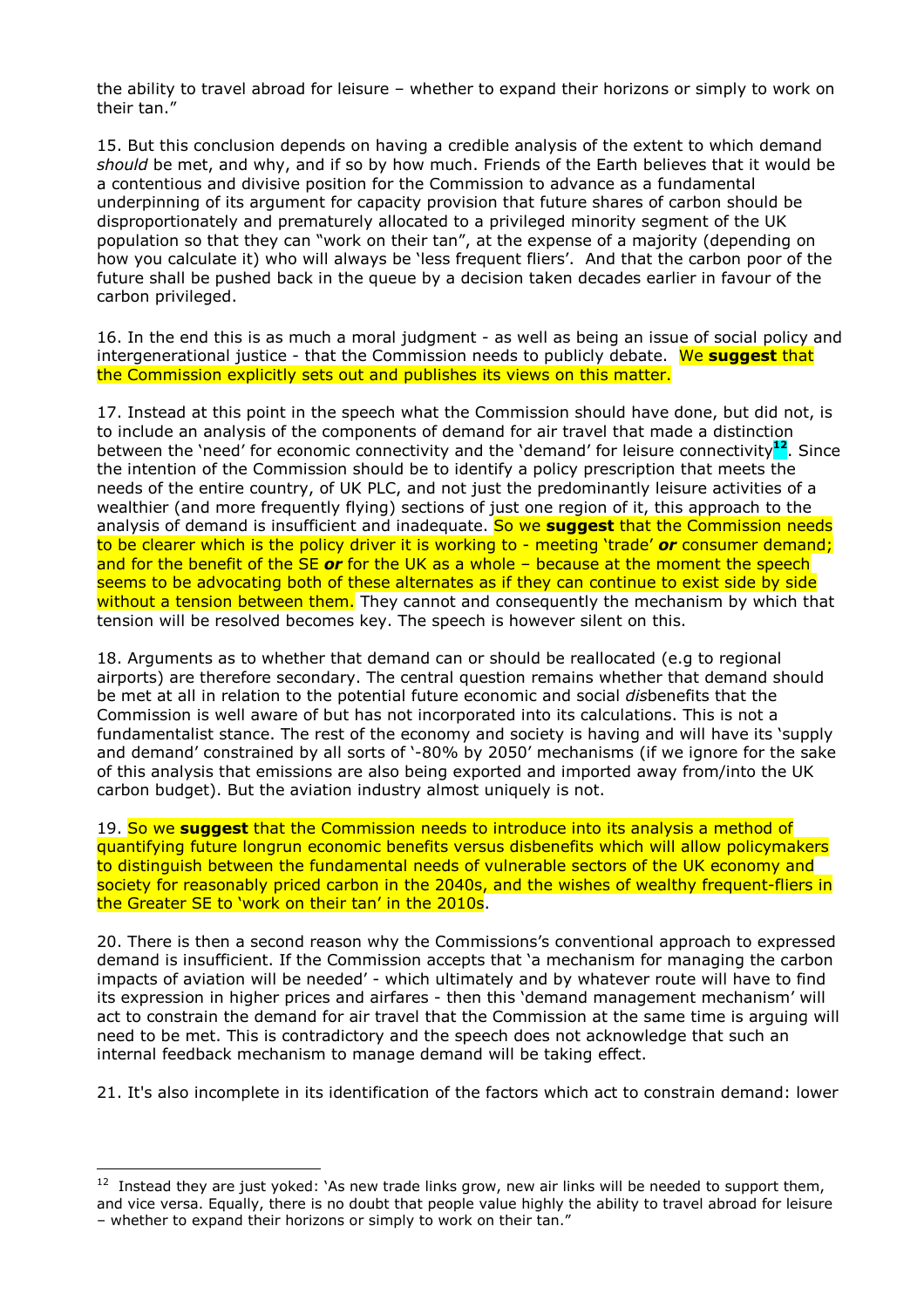economic growth and higher oil prices are mentioned**<sup>13</sup>** but not fiscal or regulatory charges. But higher fuel and carbon charges on their own are insufficient to provide the necessary level of support: see figure 2009 fig 7.11 p.146pdf. Figure 3.2 of DfT Forecasts 2013 represents a real challenge to the design of the 'aviation carbon management mechanism' (ACMM) because - setting aside a detailed critique of its input assumptions – what it shows is that air fares will remain constant in real terms from now until 2050 whilst real wealth will continue to rise with economic growth. Today's levels of price constraint will therefore continuously weaken. The implication is therefore that constraint will have to applied by other means and therefore the **Commission will need to** set out the principles by which this ACMM will work, and then what will be its consequent impact to constrain demand. This is simply a fulfilment of the policy prescription that CCC 2009 suggested would be required: 'the combination of future aviation policies (combining tax, capacity expansion and slot allocation decisions)'

22. Then the **Commission** will need to identify at least in outline (i) what it believes should be the components of this ACMM framework; (ii) how much constraint it will be able to apply; and (iii) with how much certainty it will need to work decades into the future - because if new capacity has been provided very expensively there will be very large commercial pressures to get a return on it. In our discussion with Edward Pertwee FOE were asked about what constraint mechanisms (actually reallocation mechanisms) we would be in favour of, and we responded that this was 'not up to us' (ultimately it's a matter for government, should have been set out in the Aviation Policy Framework, but was not). But the onus to do so comes onto the Commission if it is arguing that capacity should actually be increased. If not then, to quote Sir Howard's own words, "… in the absence of a comprehensive emissions trading scheme, the best way to control air travel may, on this argument, be to constrain the growth of airport capacity."

23. As we stated in our Climate Change response (paras.44, 46) the ACMM will also need to be integrated with a parallel mechanism for constraining the use of existing consented capacity and planning applications being brought forwards at the decision of individual airport operators in whichever order they choose.

24. But, thirdly and finally, even if the answer to the Commission's own question – "The question is whether the growth that the CCC has said is compatible with the UK's climate objectives implies an expansion in runway capacity" – was to be 'Yes', we have previously suggested to you that in fact there simply would not be available any ATM 'headroom' to permit new capacity at an expanding London hub *FOE Climate Change response paras 26-28.* 

25. That growth was limited by CCC 2009 as an increase in ATMs 'to no more than around 3.4 million in 2050', up from 2.2m in 2005; that is an increase of 1.2m ATMs in 45 years. The most recent DfT Forecasts project as follows: 2010 – 2.0m ATMs; 2030 – 2.72m; 2050 – 3.77m; that is a larger and faster increase of 1.8m ATMs in 40 years. Clearly the constraining effect of the combined input assumptions – which include **no new runways** *Annex F.1 footnote 3* 'Modelled results from s02 scenario (maximum use of existing runways)' – have not applied sufficient restraint to arrive at compatibility with the CCC maximum. We **suggest** that the Commission provides an explicit comment on this incompatibility to draw attention to and explain how it intends to respond to it.

26. And because ATMs are the mediating factor in the CCC modelling between demand inputs and emissions outputs**<sup>14</sup>** the **Commission** will need to develop a 'CCC 2009 compatible' ATM trajectory that will allow it to identify what total UK ATMs will have to be constrained to at five yearly intervals; this is a critical planning assumption and tool. Unfortunately there was no such ATM trajectory in CCC 2009 (though no doubt it will be available in their unpublished data); and then actual ATMs did not display the anticipated increase from CCC's 2005 baseline of 2.2m but instead dropped to 2.0m in 2010. The DfT forecasts now do not anticipate ATMs

<sup>&</sup>lt;sup>13</sup> "That is partly a function of lower GDP growth, which is a strong driver of demand, but also a result of higher oil prices, which have increased the cost of flying aeroplanes."

<sup>&</sup>lt;sup>14</sup> Box 2.2 'Demand is projected first in terms of passenger numbers. These are then converted into ATMs for each of the traffic lines represented in the model, reflecting for example airlines optimising behaviour, route profitability and load factors. The overall CO2 emissions are calculated by combining all the above steps, and accounting for any improvements in aircraft fuel efficiency and use of biofuels.'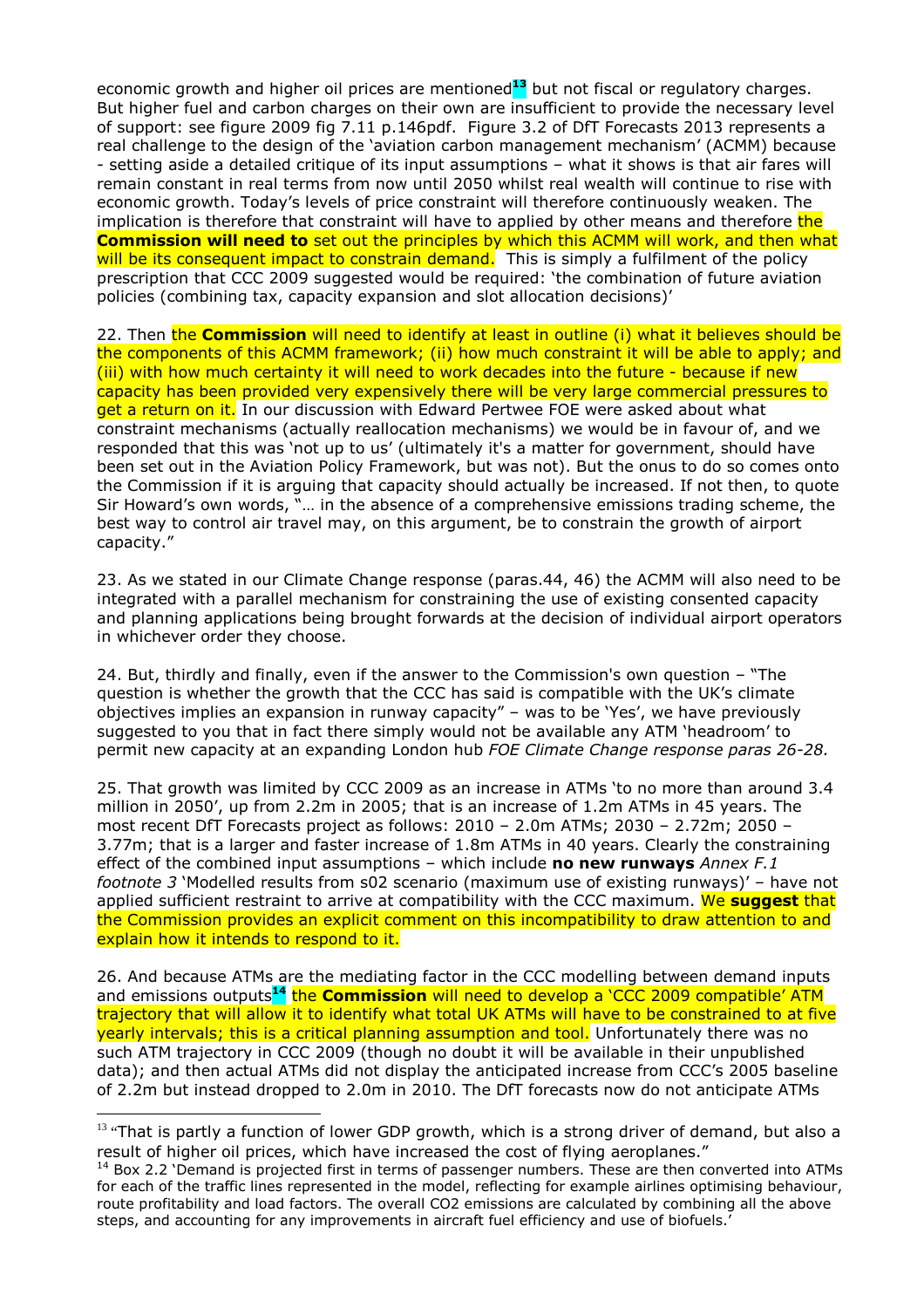reaching that baseline until around 2018 *Annex F.1* and consequently the Commission's own **ATM trajectory** will need to be rebased and reprojected. In its absence we cannot anticipate what it will show but, as a simple exercise, if we apply the same proportions that the DfT forecasts project for anticipated growth between 2030-2050 (63% of the total between 2010- 2050) to an assumed CCC 2009 compatible trajectory then this might allow around 2.6 ATMs to be provided for in 2030. (For reference DfT forecasts project this as 2.724m ATMs).

27. (As we indicated previously we believe 2030 (rather than 2050) to be the Commission's key decision horizon. Dividing the full 2050 period into two parts (up to, then after 2030) is useful because it contributes to limiting the extent of pre-emptive seizure by aviation of the ever-reducing emissions space in the total UKCB. Choosing 2050 just massively increases both the emissions abatement costs and infrastructure investment misallocation risks. We **suggest** the Commission needs to publicly discuss which is the most appropriate decision horizon -2030 or 20 50? - in terms of cost benefit and risk to UK PLC as a whole and not just for the aviation sector.)

28. With 2012 ATMs at 2.1m this would leave a headroom of around 500,000 ATMs to be allocated to airport capacity up to 2030 up to this assumed 2.6m threshold. The DfT 2013 forecasts record that Heathrow ATMs are already fully constrained at their maximum of 480th but Gatwick is projected to increase by 14.4% to 2030, Stansted by 85%, Luton by 75%, London City by 78%, and Birmingham by 91%; thus a 337,000 ATM increase at major airports serving the greater SE catchment within the 500,000 available. And with strong regional airports such as Manchester, Edinburgh, Bristol and Southampton forecast to add another 163,000 ATMs, these two groups of growing airports will expect to take up the entire headroom available within a CCC compatible 2030 trajectory; and consequently we reiterate that **there does not appear to be ATM headroom available for an enlarged London hub.** Of course there are complexities and movements within these totals: so ATMs at many of the peripheral regional airports are projected to fall, but as the Commission has already concluded, this increased headroom is not available to transfer to meet SE demand. And whilst if capacity at a London hub - the role at present occupied by Heathrow - was to be deconstrained in some way (including by the provision of an additional runway), then a fraction of the other London system airport growth would reallocate back to the hub, but this would only occur very late in the 'to 2030' period so consequently would be at the margin.

29. Therefore we **suggest** that the Interim Report must address how and to what locations it believes this contested ATM 'headroom' is likely to be allocated to 2030, and by what mechanism will the headroom be so allocated. This is the ultimate 'proof of the pudding'. The Commission is arguing that "we will need some net additional runway capacity in the south east of England in the coming decades", that is within a CCC-compatible ATM headroom (to be determined) - but exactly how? You will be aware of the AEF/WWF analysis of adequate runway provision but SSE in their own submission on this speech provide a further statement to this effect.**<sup>15</sup>** Finally CCC 2009 Table 7.1b *Projected runway capacity, utilisation and target compatible ATMs in 2050 (Likely scenario assumptions)* does not appear to offer much scope for new hub capacity within its 3.4m ATM limit.

30. As an additional point that we are sure SSE will put to you in detail, the speech has not adequately addressed their point that ['that over the past twenty years the number of passengers per aircraft had been increasing by 2% a year but that the forecasts only assumed a 0.2% annual increase in future'] which is a more appropriate way of achieving "an expansion

<sup>&</sup>lt;sup>15</sup> SEE "Table 2 shows that, if the upper limit recommended by the CCC is accepted (in order to hold aviation emissions in 2050 to their 2005 level), a 68% growth in UK passenger numbers could still be accommodated by 2050, compared to the level in 2012. Importantly, this level of growth could be accommodated without any new runways, including in the south east, where it would result in 232mppa by 2050, compared to an estimated capacity of the existing runway infrastructure in the south east of 245mppa." 2.15 and "The key messages which emerge from the above three tables are: If the CCC's upper limit of 370mppa is accepted, there is no need for any more runways anywhere in the UK, including in the south east" 2.17